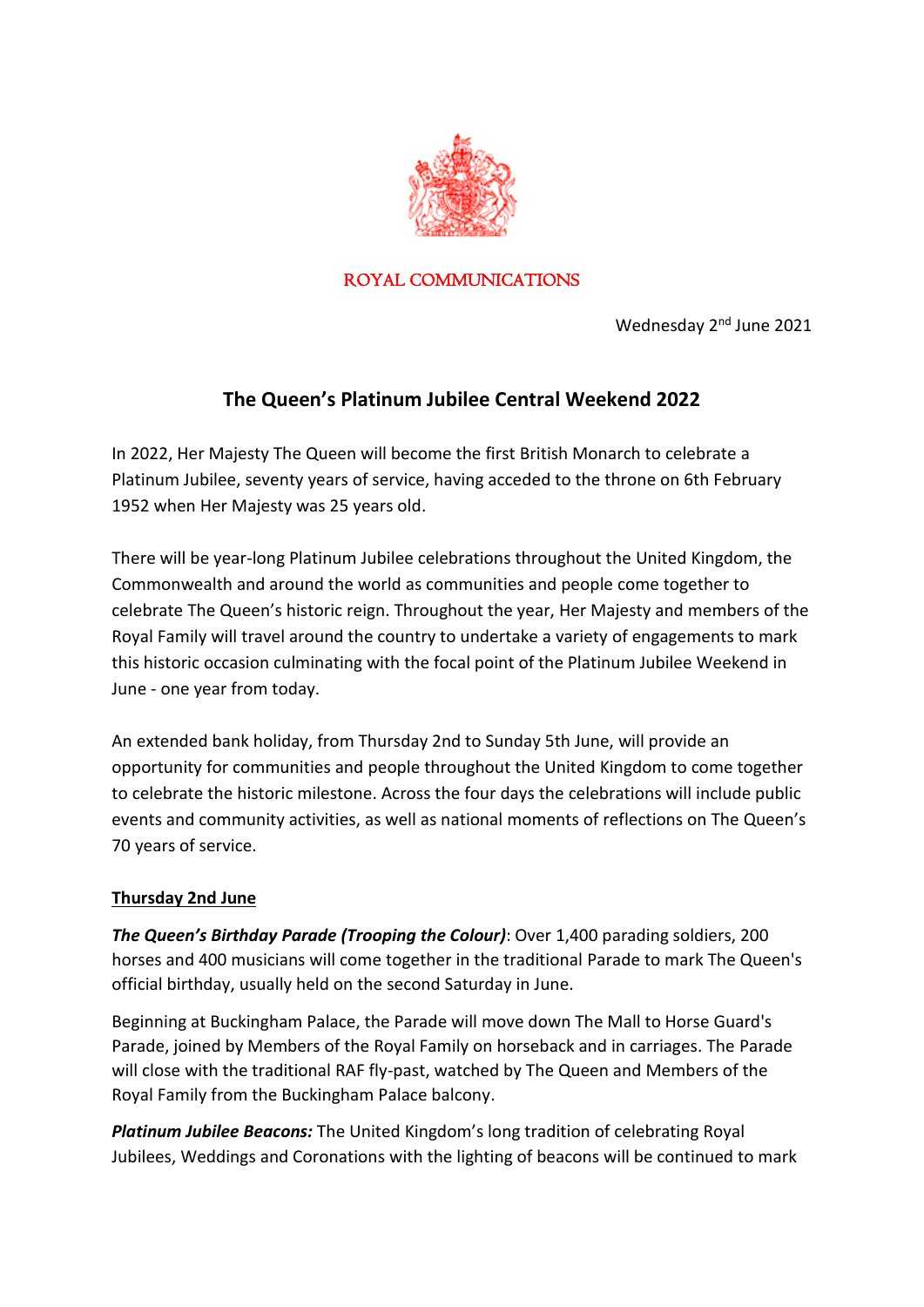the Platinum Jubilee. Beacons will be lit throughout the United Kingdom, Channel Islands, Isle of Man and UK Overseas Territories.

For the first time, beacons will also be lit in each of the capital cities of the Commonwealth countries to celebrate The Queen's Platinum Jubilee.

## **Friday 3rd June**

**Service of Thanksgiving**: A Service of Thanksgiving for The Queen's reign will be held at St Paul's Cathedral. Further events will be announced in due course.

## **Saturday 4th June**

*The Derby at Epsom Downs:* Her Majesty The Queen, accompanied by Members of the Royal Family, will attend the Derby at Epsom Downs.

*Platinum Party at the Palace*: The BBC will stage and broadcast a special live concert from Buckingham Palace that will bring together some of the world's biggest entertainment stars to celebrate the most significant and joyous moments from The Queen's seven decade reign. Members of the public will be invited to apply to attend this special event and details of the ballot for UK residents to secure audience tickets will be released in due course.

## **Sunday 5th June**

*The Big Jubilee Lunch***:** Every year since the idea began in 2009 The Big Lunch has encouraged communities to celebrate their connections and get to know each other a little bit better, coming together in a spirit of fun and friendship. In 2022 The Big Lunch will bring the Jubilee celebrations into the heart of every community.

People are invited to share friendship, food and fun with neighbours as part of the Platinum Jubilee celebrations. A Big Jubilee Lunch can be big or small - street party or picnic, tea and cake or a garden barbeque. The Big Lunch provides tips and ideas for hosting an event.

*The Platinum Jubilee Pageant***:** A pageant featuring over 5,000 people from across the United Kingdom and the Commonwealth will take place against the backdrop of Buckingham Palace and the surrounding streets. It will combine street arts, theatre, music, circus, carnival and costume and celebrate the service of Her Majesty's reign, as well as honouring the collective service of people and communities across the country.

# Further announcements:

Later this month details of a special Jubilee emblem competition, in conjunction with the Victoria and Albert Museum, the Design Museum and the Royal College of Arts, will be released. The winning entry will become the official emblem for the celebrations next year.

More information on the details of the central weekend and other celebratory events across the UK and around the Commonwealth will be made in the months to come.

# **For further information please contact:**

Hannah Howard, Royal Communications, [hannah.howard@royal.co.uk](mailto:hannah.howard@royal.co.uk) 020 7024 5832